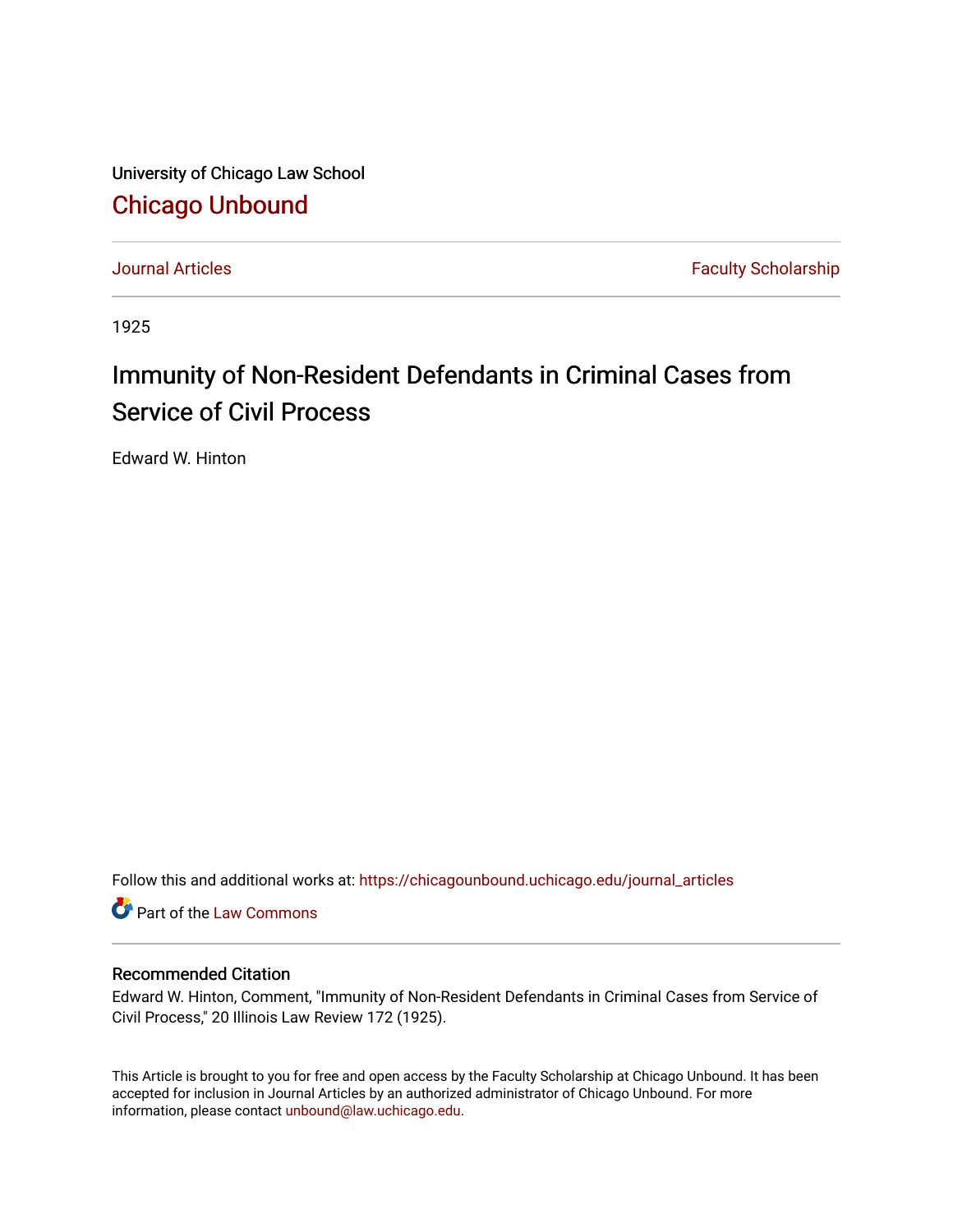raised the question as to whether the extension of the common law rule so as to allow a plaintiff to demand a bill of particulars before replication filed, and which extension was incorporated in sec. 102, Pr. Act, 1903, was repealed by sec. 34 of the Pr. Act, 1912. The Supreme Court held that Rule 18, appended to the statute of 1912, expressly reserved the practice as it had existed before the repeal, even though the Act of 1903 was in fact repealed.

In conclusion, it may be said:

1. -That, with the exception of the extension of the common law as contained in the Revision of 1877,<sup>13</sup> all the statutory enactments have been declaratory of the common law.

2. That the net result of the Supreme Court rules and various provisions of the practice acts, which rules and provisions were designed to *clarify* the law, has been to present numerous problems of statutory construction, where the common law otherwise was clear and definite.

**3.** That the situation in New Jersey could **be** clarified by a repeal of Rule 18, Pr. Act, 1912, known as Supreme Court Rule **32,** and the re-enactment of the extension contained in the Revision of 1877. This would leave the use of the bill of particulars to be determined according to the rules of the common law, subject to the single, simple modification, in favor of a plaintiff who demands a bill .before filing his replication.

4. That to all intents and purposes Supreme Court Rule **32,** providing that "Bills of particulars may be ordered as heretofore," means that they may **be** ordered as at common law, subject to the single exception noted above, and hence it follows that the court properly granted the motion to vacate the order allowing the defendant a more specific bill of particulars. It should be noted at this point that the legislation concerning bills of particulars, herein discussed, referred only to cases on contracts. But as bills of particulars in tort cases were allowed at common law, it is submitted that under a proper construction of the phrase "as heretofore" contained in Supreme Court Rule **32,** they may be granted on proper application.<sup>14</sup>

## ALISON **REPPY.**

PROCESS-IMMUNITY OF NoN-RESIDENT DEFENDANTS IN CRIM-INAL CASES FROM SERVICE OF CIVIL PROCESS.—[Connecticut] A resident of New Jersey, arrested in Connecticut on a misdemeanor charge, gave bail for his appearance, and went back to his home state. He returned to Connecticut to attend his trial, and, while the

**<sup>13.</sup>** Ibid. 14. See *Watkins v. Cope* 84 **N. J.** L. 143, at 147, where the court declared: "It is true that Sec. 102 of the Practice act of **1903** provides only **for** a demand of particulars in contract cases; but I do not understand that this in any way abrogated the common law practice of directing a bill of particulars to be furnished **by** either party in a proper case, whether of con- tract or of tort. Sec. 102 was repealed **by** the act of 1912, but rule 18 appended to the latter act says that 'bills of particulars may be ordered as heretofore.' The rule at common law was well settled that in a proper case particulars would be ordered in all classes of legal actions."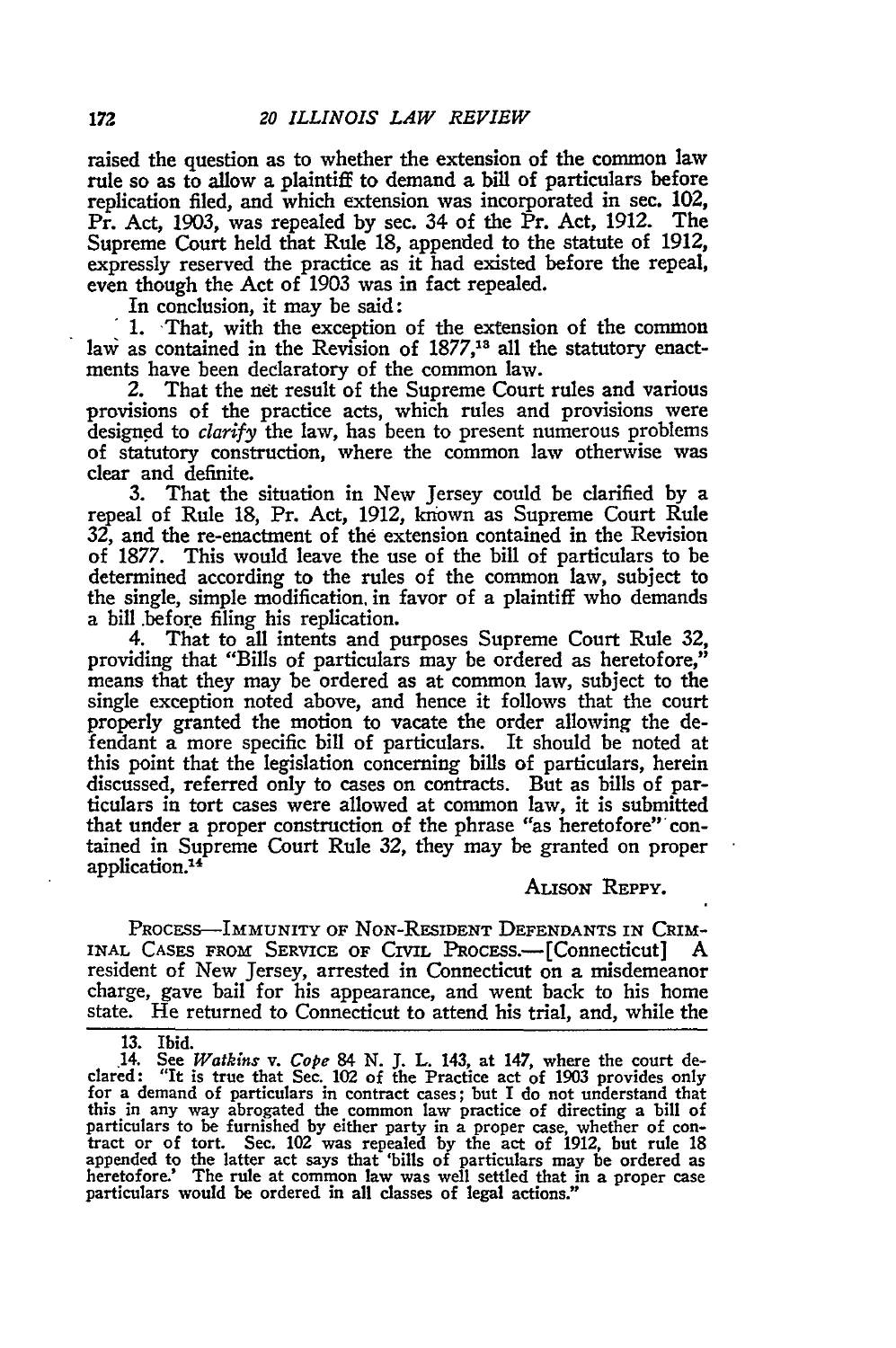same was in progress, was served with a summons in a civil action.

His plea in abatement, in the latter case, setting up the foregoing facts, was sustained by the trial court, and the action dismissed. On appeal, the Supreme Court of Errors reversed the judgment abating the action on the ground that a defendant in a criminal case under these conditions had no immunity from service of civil process.1

Few questions have produced so much conflict of opinion as the immunity of non-residents from service of civil process while attending judicial proceedings in various capacities.

The English cases are quite clear on the point that both witnesses and parties in civil cases were privileged from arrest on civil process while going to the trial, attending and returning without unreasonable delay.<sup>2</sup> The basis of the privilege seems to have been primarily to prevent the delay or interruption of the case on trial.

In a case where a non-resident witness had come from France and had been arrested on civil process while awaiting the trial, his discharge was ordered without filing common bail.<sup>3</sup>

"Although a party may have the benefit of the evidence of a witness who has been arrested, **by** means of a habeas corpus ad testificandum, yet, in order to encourage witnesses to come forward voluntarily, they are privileged from arrest."4

The service of a summons on either a witness or a party to a civil case while attending the trial might be a contempt of court,<sup>5</sup> but that fact apparently did not furnish a resident witness or party any ground for vacating the service.<sup>6</sup> A defendant in a criminal case, who had been arrested on criminal process and detained in custody, had no privilege from arrest on civil process immediately after acquittal and before he could leave the place of trial, even where the service amounted to a contempt.<sup>7</sup>

But a defendant in a criminal case who had given bail was privileged from arrest on civil process while returning immediately after a continuance of the case.<sup>8</sup>

*1. Ryan v. Ebecke* (Conn. **1925)** 128 Atl. 14. *2. Walpole v. Alexander* (1782) 3 Doug. 45; *Spence v. Bart* (1802) 3 East 89. 3. The discharge without common bail apparently operated as a com-

plete discharge from appearance: Per curium in *Sanford v. Chase* (1824) 3 Cowen 381: "The only question is, whether the defendant is to be discharged on filing common bail, or absolutely from the suit. In Norris v.<br>Beach (2 John. Rep. 294) this court discharged the defendant from the arrest,<br>entirely and absolutely. In a subsequent case (Bours v. Tuckerman 6 Joh 538), he was discharged on filing common bail. We adopt the first case. The privilege of a witness should be absolute. 'An arrest should not be valid even for the purpose of giving jurisdiction to the court out of which the process issues; more especially where the witness is attending from a foreign state."

4. *Walpole* v. *Alexander* supra. 5. *Cole v. Hawkins* (1729) 2 Strange 1094.

*6. Poole v. Gould* (1856) 1 H. & N. 99. **7.** *Goodzvin v. Lordon* (1834) 1 Ad. & E. 376; *Hare v. Hyde* (1851) <sup>16</sup>*Q.* B. *(x.* s.) 394.

*& Gilpin v. Cohen* (1869) L. R. 4 Exch. Cas. 131.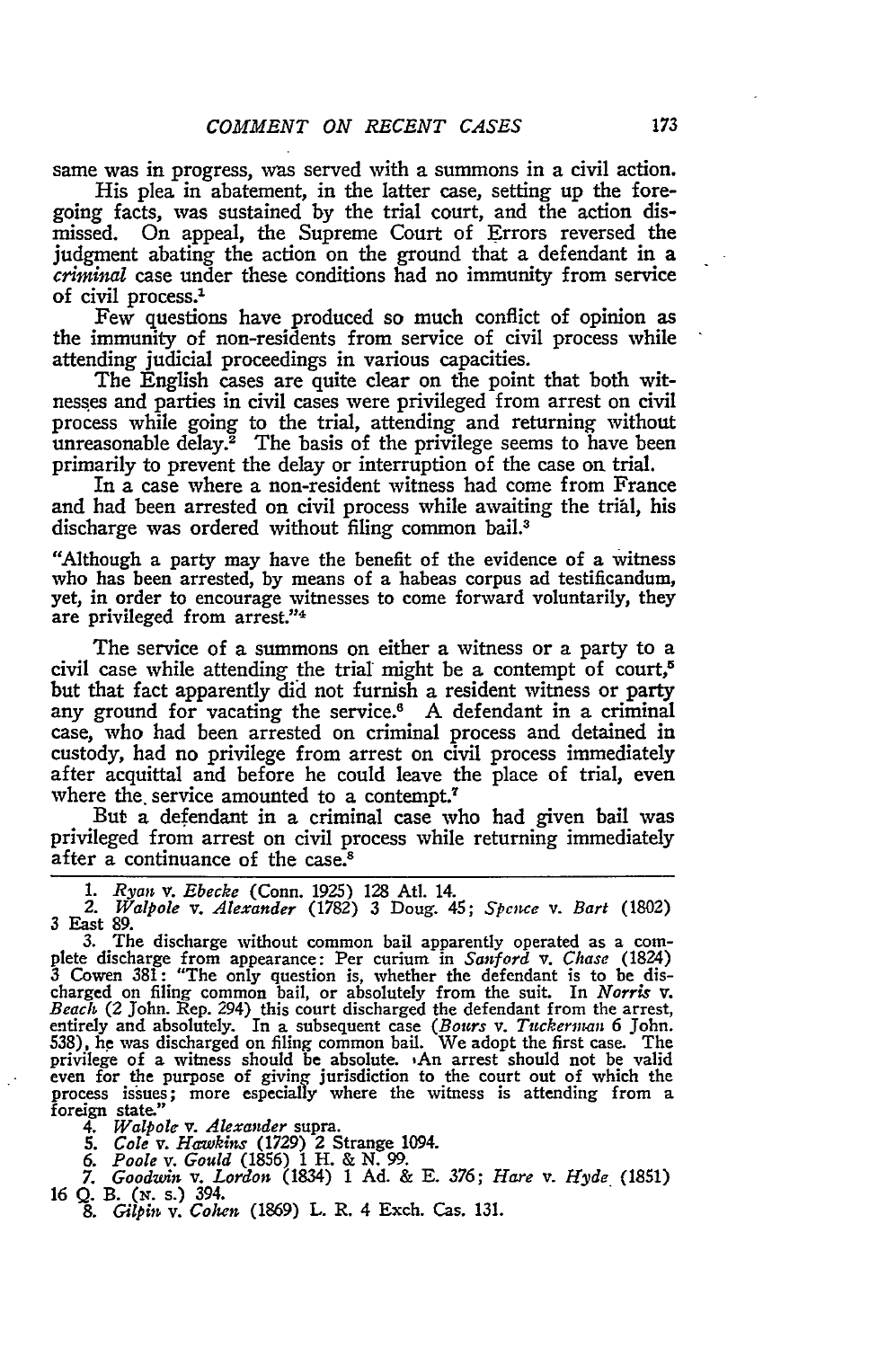The English courts do not appear to have made any distinction between resident parties and witnesses in civil cases. Both had the same privilege from arrest on civil process, and neither seem to have been privileged from summons. The defendant in a criminal case who had given bail seems to have had the same privilege as a party to a civil case. The non-resident witness was more favored, though whether his privilege extended to mere summons is left in doubt.

In the United States the courts generally agree that a nonresident witness is privileged from service of summons<sup>9</sup> as well as from arrest on civil process while attending judicial proceedings in which his testimony is needed. The policy of the rule is clear. Litigants frequently need the testimony of non-resident witnesses who will not come, if by so doing they may be subjected to the disadvantages and burdens of litigation in another state.

In the case of non-resident parties to civil cases there is more difference of opinion.

A few states refuse to recognize any privilege in favor of nonresident plaintiffs,<sup>10</sup> on the ground that a non-resident plaintiff comes into the state voluntarily to invoke the aid of its courts for his own benefit, and therefore is in no position to object when the power of such courts is invoked against him by a resident plaintiff. This view is more plausible than sound where a privilege is recognized -in favor of a non-resident defendant.

The non-resident defendant, who has been sued and properly served in a case where there is no privilege returns to defend it voluntarily, in the sense that he is under no legal compulsion. There is no process by which he can be brought back. He returns because the protection of his interests requires his personal attendance at the trial.

The non-resident plaintiff comes into the state for a similar reason. He must sue his debtor where he can find him, and his personal presence as a witness or otherwise is necessary to the proper prosecution of his suit.

Accordingly, it is held by a majority of the courts, that a nonresident plaintiff<sup>11</sup> is entitled to the same protection as the nonresident defendant. Nearly all of the courts are in accord that a non-resident defendant is privileged from service of civil process.<sup>12</sup>

*9. Person* v. *Grier* (1876) **66** N. Y. 124; *Chittenden* v. *Carter* (1909) 82 Conn. 585; *Kaufman v. Kennedy* (1885) 25 Fed. 786; *Dw-ofl v. A!lcn* (1912) 193 Fed. 546; *Slcerman* v- *Gundlach,* (1887) 37 Minn. 118; Ben45 **V.** *Humphrey* (1915) 214 *N.* Y. 21; *Bolgiwo v. Gilbert* (1890) 73 Md. **132.**

10. *Bishop v. Vose* (1858) 27 Conn. 1; *Baldwin v. Emerson* (1888) 16 R. I. 304; *Baisley v. Baisley* (1892) 113 Mo. 544.

11. In te Healey (1881) 53 Vt. 694; Matthews v. Tufts (1882) 87 N. Y. 568; Diamond v. Earle (1914) 217 Mass. 499; Stewart v. Ramsay (1916) 242<br>U. S. 128; Page Co. v. Macdonald (1923) 261 U. S. 446.

*12. Halsey v. Stewart* **(1817)** 4 **N.** J. L. 426; *Wilson Machine Co. v.* Wilson (1884) 61 Conn. 595; Palmer v. Rowan (1887) 21 Neb. 462; First Nat'l. Bank v. Ames (1888) 39 Minn. 179; Long v. Hawken (1911) 114 Md. 234, 42 L. R. A. (N. s.) 1101, annotated, in which a number of the cases are collected.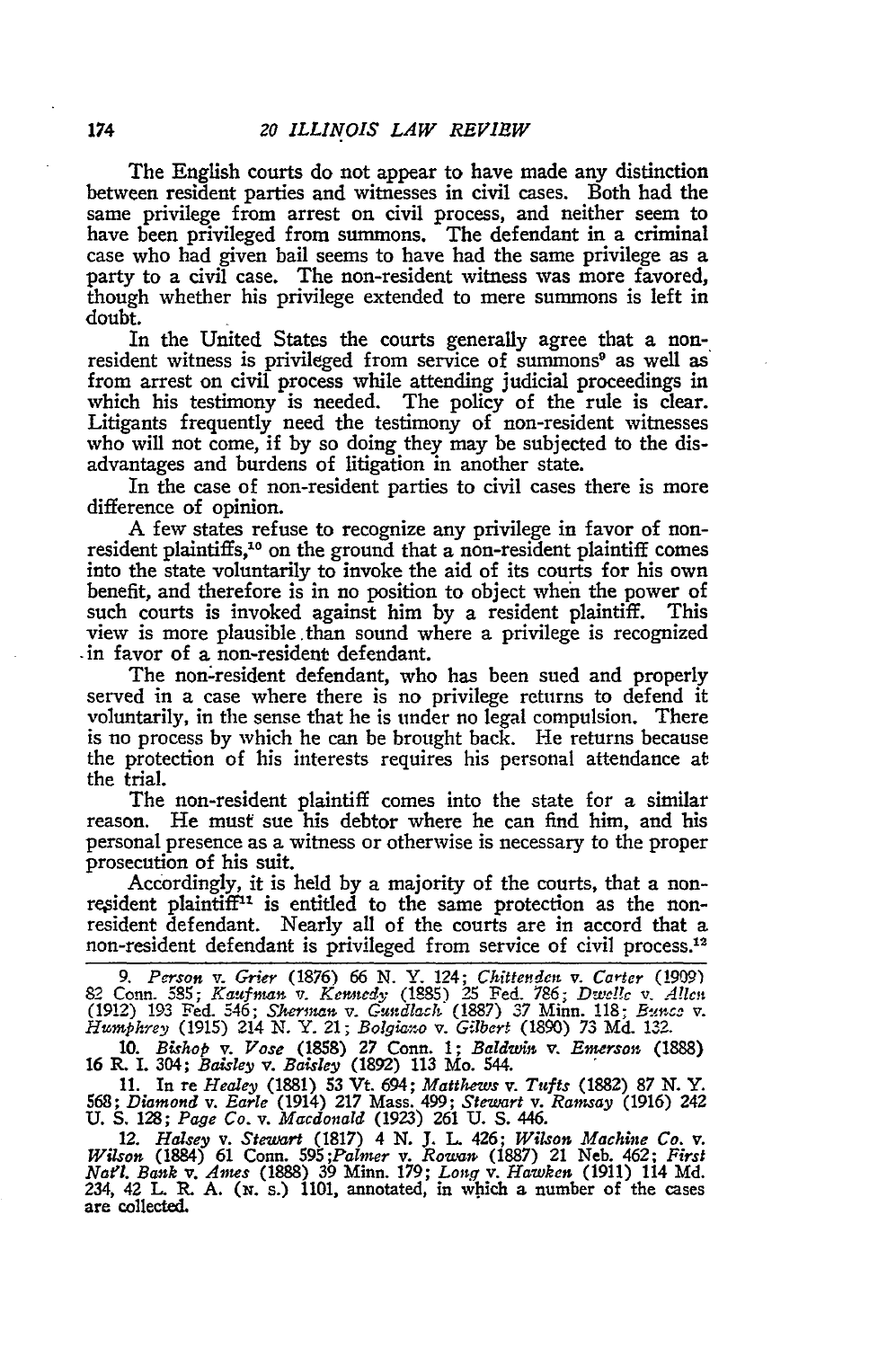The basis of the privilege in favor of both plaintiffs and defendants is mainly a notion of fairness, that non-residents should be able to enforce their own claims or defend those made against them without being subjected to the danger and hazards of fresh litigation in a foreign jurisdiction.

The privilege of parties to civil cases, while not necessarily decisive on the question of the privilege of a non-resident defendant in a criminal case, may throw some light on its proper solution.

Claims of privilege in favor of non-resident defendants in criminal cases fall into four groups.

**1.** Where the defendant has been arrested in the state where the alleged offense was committed, and is there served with civil process while in custody, or immediately after his discharge and before he could depart.

In such cases the privilege is generally denied.<sup>13</sup>

The reasons for the contrary view<sup>14</sup> are sentimental rather than substantial. The ground assigned is the hardship on the defendant to be distracted with civil matters when he is occupied with his defense to a criminal charge.

2. Where the defendant has been brought back by extradition proceedings, and is served with civil process while in custody or immediately after his discharge.

In this situation a few courts allow the claim of privilege from service of civil process.<sup>15</sup> The basis of these rulings is not so much to favor the defendant as to prevent the abuse of extradition, and to prevent refusals to honor a demand for extradition because of the possibility of its fraudulent use to obtain civil jurisdiction. As the abuse of criminal process to bring the party within reach of civil process is everywhere recognized as a ground for setting aside the service thus obtained,<sup>16</sup> it would seem that there is an adequate safeguard against fraudulent extradition.

.Accordingly, a majority of the courts deny any privilege to the defendant in custody under extradition proceedings.<sup>17</sup>

3. Where the non-resident defendant voluntarily returns to give bail or stand trial on a criminal charge, and is served with civil process.

Here it seems clear that the defendant ought to have the same privilege as a defendant in a civil case. It is true that if he did not return he might be extradited. But sound policy would seem to

**13.** *Nettograph Mfg. Co. v. Scrugham* (1910) 197 **N.** Y. *377.*

*14. Fei.ste v. Hulic* (1916) 228 Fed. **821;** *Silvey* v. *Koppell* (1917) **107 S. C.** *106.* **15.** *Campton v. Weilder* (1883) 40 6hlo St **130;** *Moletor v. Sinnen*

**(1890)** 76 Wis. 308; *Weale* v. *The Judge* (1909) **158** Mich. 563. In these cases the defendant was arrested on civil process immediately after discharge. The reason of the rule would seem to apply equally to service of a summons.

16. *Byle v. Jones* **(1883) 79** Mo. 261; *Willard v. Zehr* (1905) 215 Ill. 148; *Smith v. Canal Zone* (1917) 249 Fed. 273.. *17.' Williams ,v. Bacon* (1834) 10 Wendel 636; *Reid v. Ham* (1893) 54

Minn. 305; In re *Walker* (1901) 61 Neb. 803; *Willard v. Zehr* (1905). 215 **I1.** 148; *Rutledge v. Drau* (1906) **73** N. J. L; 397.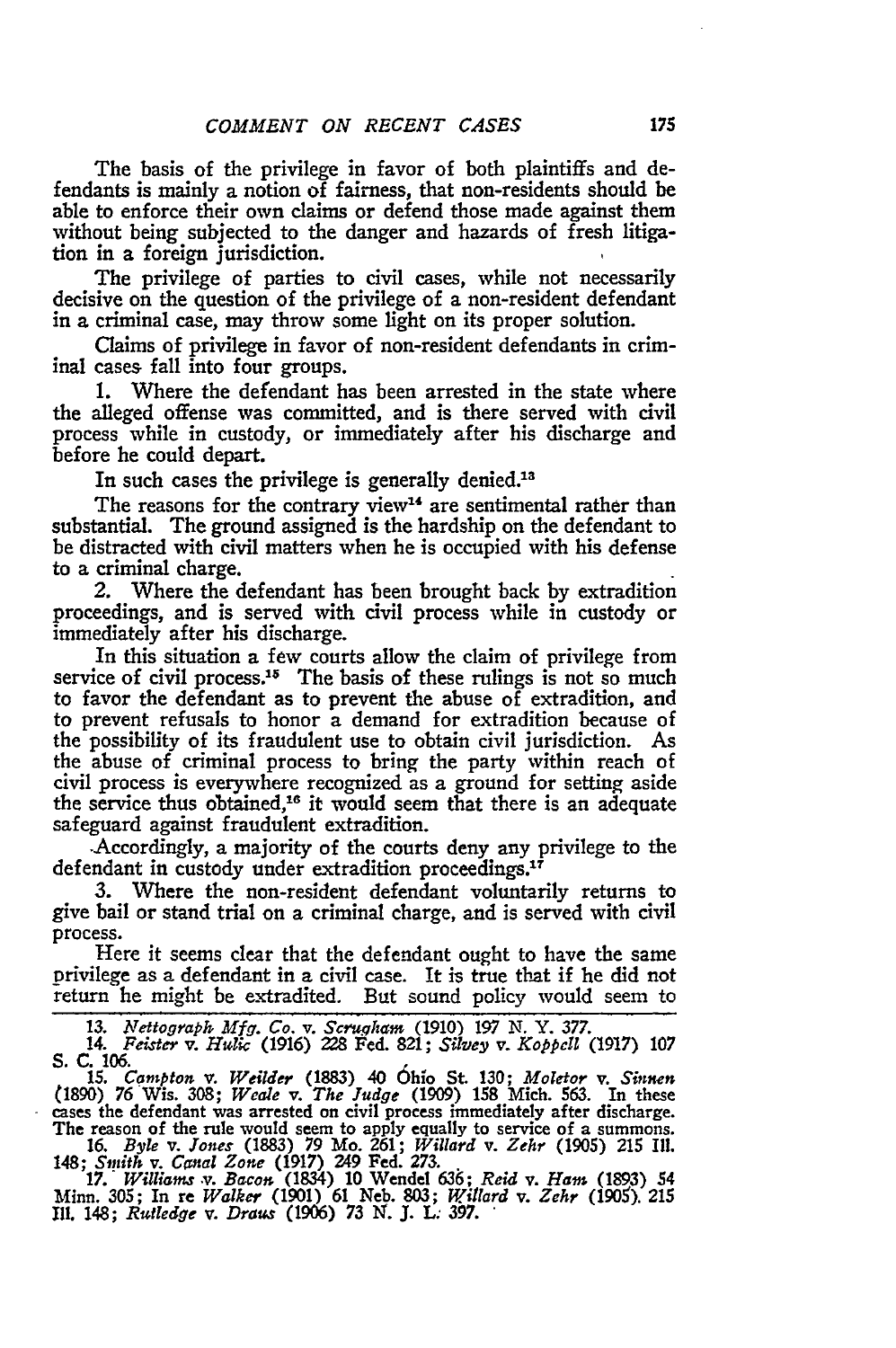favor the encouragement of voluntary returns so as. to avoid the delay and expense of extradition.

"If the appellant had appeared voluntarily in a civil action, it is conceded that he would be entitled to the privilege. We are unable to perceive any reason for according the immunity to a civil litigant while denying it to one who comes to defend himself against a charge of crime. Unless he was before the court the criminal action could not proceed. By coming voluntarily the defendant removes an obstacle to the administration of justice, and saves the expense and trouble of extradition. Is it not in the interest of a sound public policy that this should be encouraged?"<sup>18</sup>

4. Where, as in the principal case, a non-resident defendant has given bail and returns to stand trial.

Here sound policy is in favor of the privilege.<sup>19</sup>

The defendant at large on bail is in fact free to return or not as he may see fit.

If he does not return the criminal case cannot proceed in his absence. He will, of course, forfeit his bond, and his bondsmen may surrender him, or the state might extradite him. But it is readily conceivable that a defendant who has given a small bail bond to answer a misdemeanor charge might prefer to forfeit the bond and take the chance of possible extradition, rather than subject himself to serious and expensive civil litigation away from his home state.

The main difference between his position and that of a defendant in a civil case is the possibility of extradition. His position is radically different from the defendant in actual custody who has no choice but to remain. In allowing privilege from arrest on civil process to a defendant who had given bail for his appearance in a criminal case, Baron Cleasby pointed out the practical difference between a defendant in custody and a defendant on bail:

"Now, there is an obvious distinction between the case of a person apprehended under a charge of felony, and tried, and then discharged, and the case of one who, being under recognizances to be tried, goes up to take his trial in pursuance of those recognizances, and where, therefore, it is a matter of his own will and action whether he will go or not."20

The same distinction was pointed out in *Michaelson v. Goldfarb,* supra, as the reason for allowing the privilege, to encourage the defendant to return to meet the criminal charge and thus avoid the expense and delay of extradition. If fairness to a defendant in a civil case calls for a privilege, why should a non-resident in a criminal case be put in a worse position merely because the state may be able at some *future* time to enforce his presence?

176

<sup>18.</sup> *Church v. Church* (1921) **270** Fed. 361. **'**

**<sup>19.</sup>** *Martin v. Bacon.* (1905) **76** Ark. 158: *Murray v. Wilcox* (1904) 122 Ta. **188:** *Kaufinan v. Garner* (1909) **173** Fed. **550;** *Michaelson v.* Goldfarb (1920) 94 *N.* **J.** L. **352;** *Prescott v. Prescott (N.* **J.** Ch. 1923) 122 AtI. 611. *20. Gilpin v. Cohen* (1860) L R. 4 Exch. **131.**